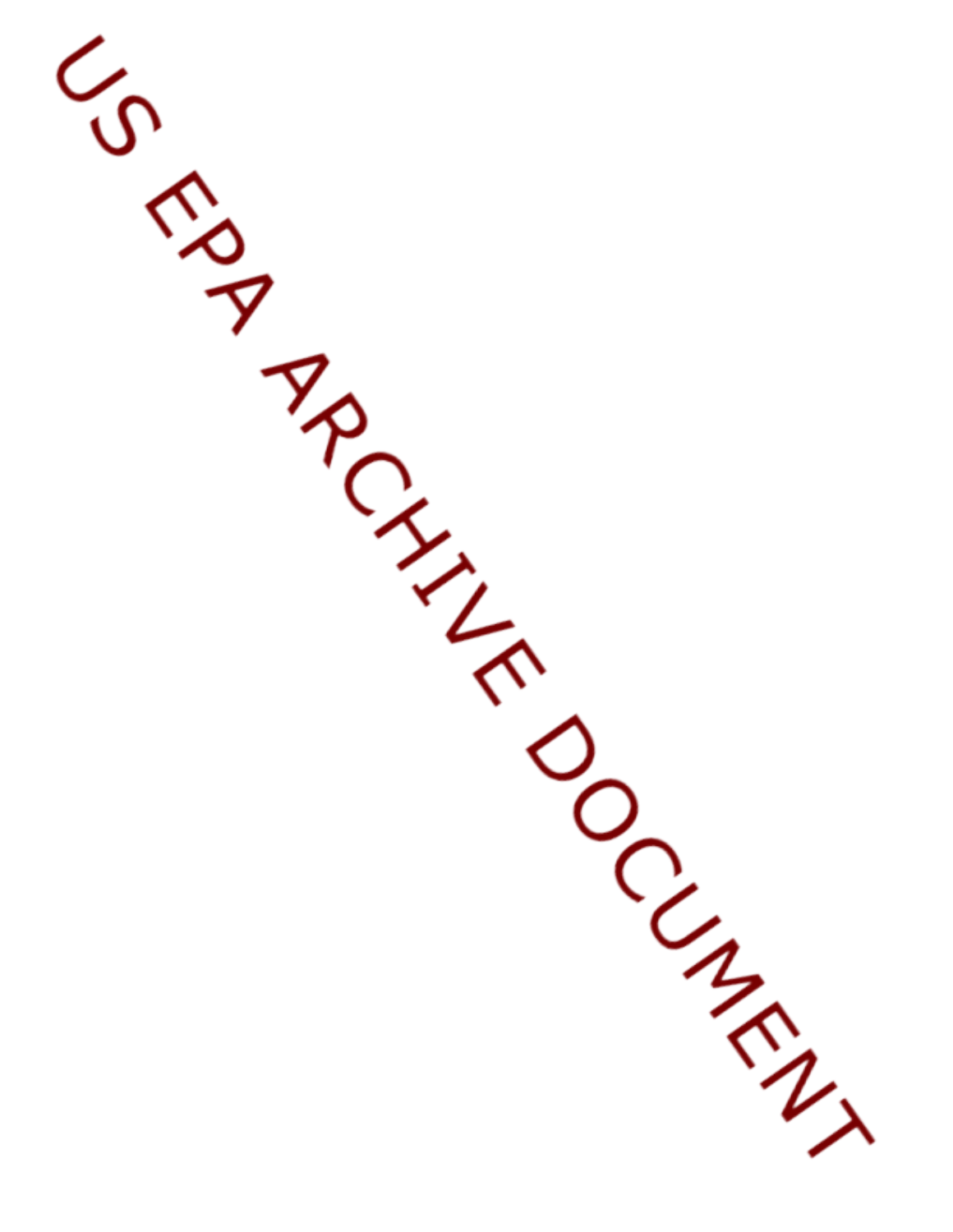### **SEPA** NRMRL NATIONAL RISK MANAGEMENT RESEARCH LABORATORY www.epa.gov/nrmrl GROUND WATER AND ECOSYSTEMS RESTORATION RESEARCH

## Effects of Watershed Restoration on Nitrogen in a Stream Impacted by Legacy Sediments: Big Spring Run Stream Restoration Project as a Case Study

#### **Background**

Excess sediments and anthropogenic nutrients, especially nitrogen and phosphorous, are a leading cause of water quality impairment in streams and wetlands throughout the mid-Atlantic region of the United States. Legacy sediments, deposited as a function of historic mill dam construction, may contribute significantly to the sediment and nutrient load of streams and estuaries, including the Chesapeake Bay.

Removing legacy sediments may be a cost-effective, sustainable means to reduce sediment and nutrient pollution in watersheds. Therefore, identifying best management practices for streams and wetlands to mitigate the impacts of legacy sediments is an important goal for resource managers in the mid-Atlantic region.

Big Spring Run (BSR), a rural stream in Lancaster County, Pennsylvania, is impacted by legacy sediments from past mill pond dams. BSR has been the subject of long-term nutrient and sediment studies (Galeone, et al. 2006, Walter and Merritts 2008). Beginning in 2009, legacy sediments will be removed throughout a portion of the BSR watershed to expose buried wetlands and reconnect floodplain hydrology. This restoration effort represents a unique opportunity to assess the effects of watershed restoration on ecological function in a watershed, especially sediment and nutrient reduction.

#### **Objective**

- Assess ecosystem benefits of restoration
- Identify stream restoration methods that enhance nitrogen control
- Develop predictive models of stream hydrology and sediment movement
- Develop ecologically based guidelines for stream restoration

#### **Approach**

- Examine BSR before and after restoration to measure surface and ground water hydrology, nutrient dynamics, and microbial denitrification, a natural subsurface process that removes bioreactive nitrogen by transformation to a biologically inactive gas form
- Establish stream flow gages

The National Risk Management Research Laboratory's mission is to advance scientific and engineering solutions that enable EPA and others to effectively manage current and future environmental risks. NRMRL possesses unique strengths and capabilities and is dedicated to providing credible technological information and scientific solutions that support national priorities and protect human health and the environment.

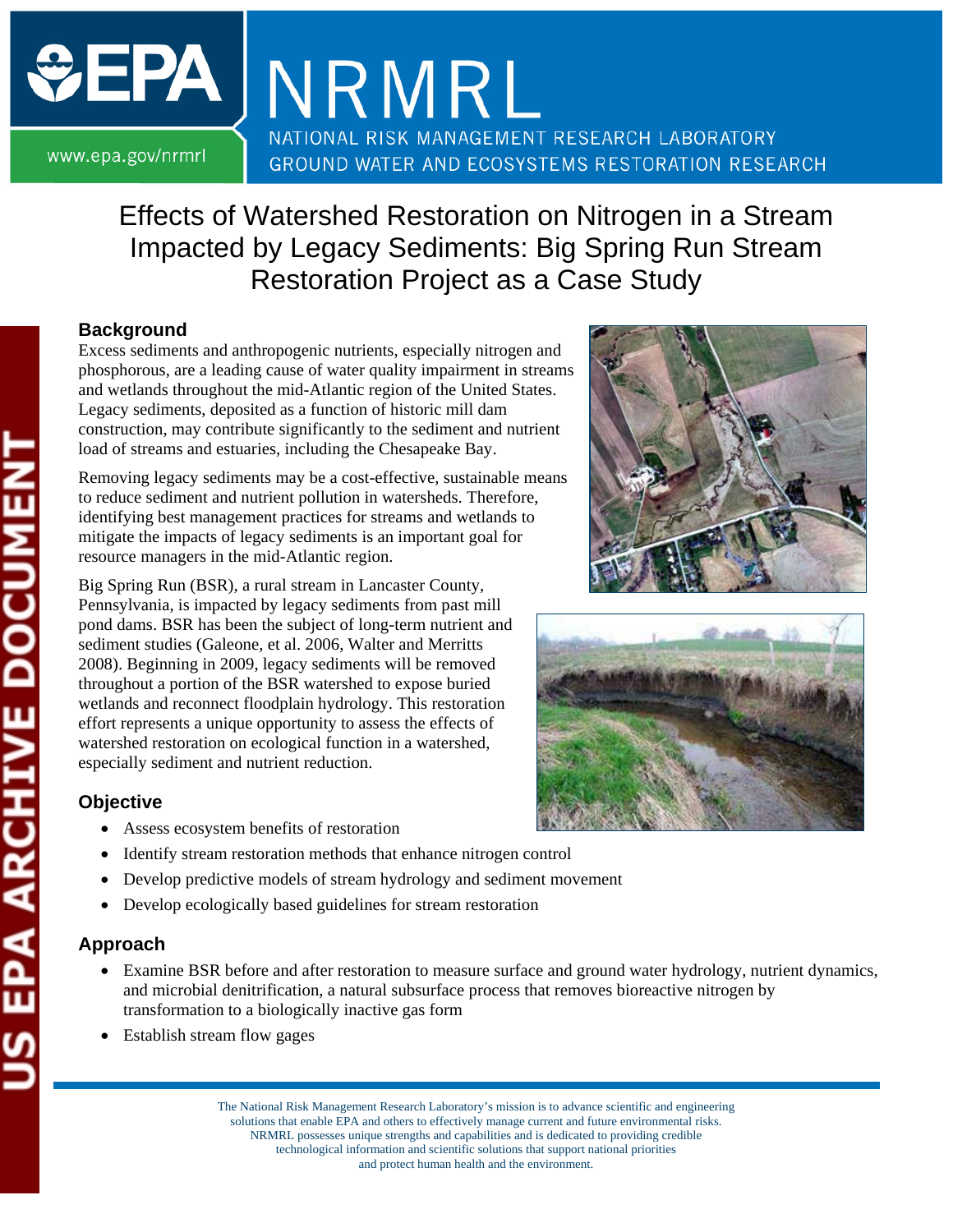- Characterize stream geomorphology and sediment movement
- Monitor surface water and ground water chemistry
- Measure ground water level, temperature, and hydraulic head among a network of piezometers established throughout the restoration and in control locations

#### **Expected Results**

Based on previous studies, geomorphic stability of restored streams may be greatly improved after restoration; far less sediment is transported and lateral migration of streams are halted. Significant denitrification activity occurs in the stream channel and hyporheic zone, especially where carbon concentration is high and the stream is connected with the floodplain. Thus, not only do we expect the source of sediments and nutrients to be removed after restoration, but we expect more bioreactive nitrogen to be removed in the stream channel and associated floodplain wetlands due to better hyporheic connection and retention and increased organic matter supply.

We expect that restoration involving legacy sediment removal will be a sustainable means of improving water quality in watersheds.





#### **References**

Craig, L.S., M.A. Palmer, D.C. Richardson, et al. (In press). "Stream Restoration Strategies for Reducing River Nitrogen Loads. *Frontiers in Ecology and the Environment.*

Gift, D., P.M. Groffman, S. Kaushal, et al. (In press). "Root Biomass, Organic Matter and Denitrification Potential in Degraded and Restored Urban Riparian Zones." *Restoration Ecology*.

Kaushal, S., P.M. Groffman, P.M. Mayer, et al. (2008). "Effects of Stream Restoration on Denitrification in an Urbanizing Watershed." *Ecological Applications*, 18: 789–804.

Walter, R.C. and D.J. Merritts. (2008). "Natural Streams and the Legacy of Water-Powered Mills." *Science*, 319: 299–304.

Galeone, D.G., R.A. Brightbill, D.J. Low, and D.L. O'Brien. (2006). "Effects of Streambank Fencing of Pastureland on Benthic Macroinvertebrates and the Quality of Surface Water and Shallow Ground Water in the Big Spring Run Basin of Mill Creek Watershed, Lancaster County, Pennsylvania, 1993-2001." Scientific Investigations Report #2006-5141, 183 p.

Forshay, K.J. and E.H. Stanley. (2005). "Rapid Nitrate Loss and Denitrification in a Temperate River Floodplain." *Biogeochemistry*, 75: 43–64.

> The National Risk Management Research Laboratory's mission is to advance scientific and engineering solutions that enable EPA and others to effectively manage current and future environmental risks. NRMRL possesses unique strengths and capabilities and is dedicated to providing credible technological information and scientific solutions that support national priorities and protect human health and the environment.